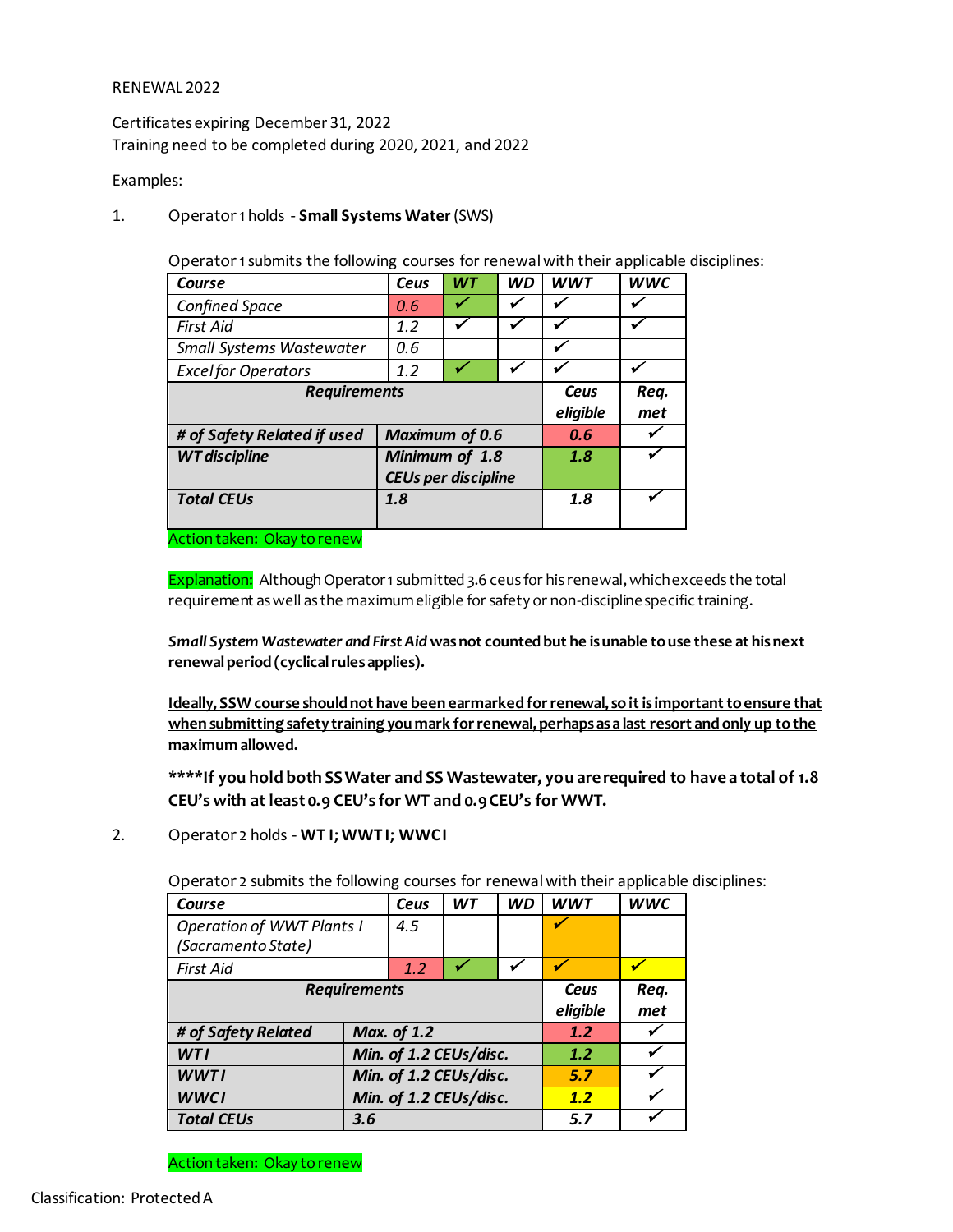### 3. Operator 3 holds - **WT I; WWT I; WWC I**

| Course                  |                        | Ceus | <b>WT</b> | <b>WD</b>    | <b>WWT</b> | <b>WWC</b> |
|-------------------------|------------------------|------|-----------|--------------|------------|------------|
| <b>H2S Alive</b>        |                        | 0.5  |           |              |            |            |
| <b>Confined Space</b>   |                        | 1.2  |           | ✔            |            |            |
| Alberta Traffic Control |                        | 1.2  |           | $\checkmark$ |            |            |
| Ammonia Awareness       |                        | 0.6  |           | ✔            |            |            |
| First Aid               | 1.2                    |      |           |              |            |            |
| <b>Requirements</b>     |                        |      |           |              | Ceus       | Req.       |
|                         |                        |      |           |              | eligible   | met        |
| # of Safety Related     | <b>Max. of 1.2</b>     |      |           |              | 1.2        |            |
|                         |                        |      |           |              |            |            |
| <b>WTI</b>              | Min. of 1.2 CEUs/disc. |      |           |              | 1.2        | X          |
| <b>WWTI</b>             | Min. of 1.2 CEUs/disc. |      |           |              | 1.2        | X          |
| <b>WWCI</b>             | Min. of 1.2 CEUs/disc. |      |           | 1.2          | X          |            |
| <b>Total CEUs</b>       | 3.6                    |      |           | 1.2          | X          |            |

Operator 3 submits the following courses for renewal with their applicable disciplines:

Action taken: Denied renewal application

Explanation: Operator 3 submitted 4.7 ceus for his renewal, which exceeded the total requirement, but since the max allowable for safety related courses is 1.2, only 1.2 CEU's count towards renewal.

*H2S Alive, Confined Space, Alberta Traffic Control,* **and** *Ammonia Awareness***, were not counted towards the disciplines, therefore, he is unable to use these at his next renewal period (cyclical rules applies).**

**It is important to ensure that when submitting safety training you mark for renewal, perhaps as a last resort and only up to the maximum allowed.**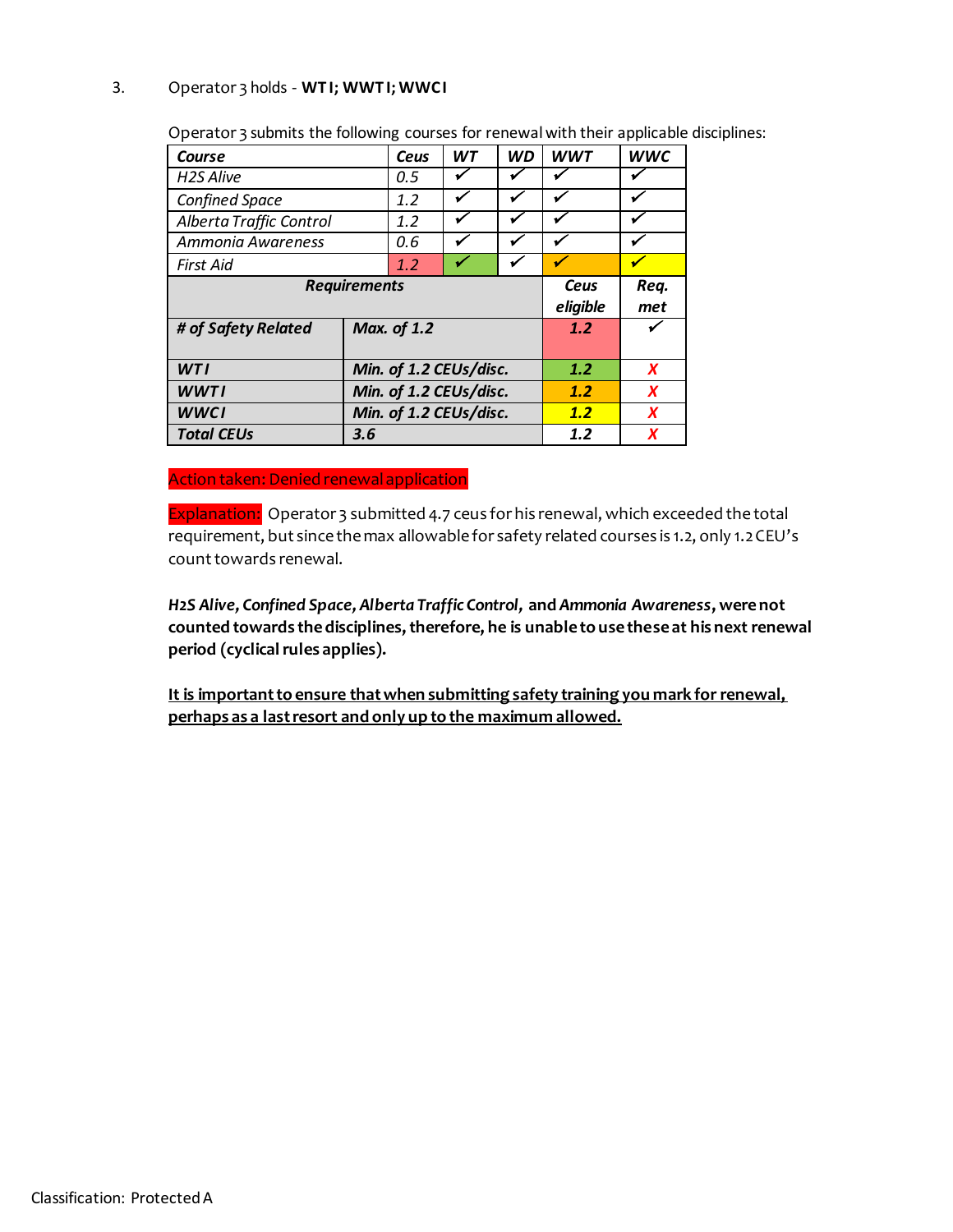#### 4. Operator 4 holds: WT II; WD II; WWC II; WWT II

Operator 4 submits the following courses for renewal with their applicable disciplines:

| Course                 |                        | Ceus               | <b>WT</b> | <b>WD</b> | <b>WWT</b>       | <b>WWC</b>  |
|------------------------|------------------------|--------------------|-----------|-----------|------------------|-------------|
| Level II WD Prep       |                        | 1.2                |           |           |                  |             |
| First Aid              |                        | 1.2                |           | ✔         | ✔                |             |
| H <sub>2</sub> S Alive |                        | 0.5                |           | ✔         |                  |             |
| TDG                    |                        | 0.3                | ✔         | ✔         | ✔                |             |
| <b>WHMIS</b>           |                        | 0.3                |           | ✓         | ✔                |             |
| AWWOA Seminar          |                        | 1.2                |           | ✔         |                  |             |
| <b>Requirements</b>    |                        |                    |           |           | Ceus<br>eligible | Req.<br>met |
| # of Safety Related    |                        | <b>Max. of 1.2</b> |           |           |                  |             |
| <b>WTII</b>            | Min. of 0.9 CEUs/disc. |                    |           |           | 2.4              |             |
| <b>WDII</b>            | Min. of 0.9 CEUs/disc. |                    |           |           | 3.6              |             |
| <b>WWTII</b>           | Min. of 0.9 CEUs/disc. |                    |           | 2.4       |                  |             |
| <b>WWCII</b>           | Min. of 0.9 CEUs/disc. |                    |           | 2.4       |                  |             |
| <b>Total CEUs</b>      | 3.6                    |                    |           |           | 3.6              |             |

Action taken: Okay to renew

Explanation: Operator 4 submitted 4.7 ceus for his renewal, which exceeded the total requirement as well as the maximum eligible for safety training.

*H2S Alive, TDG***and** *WHMIS***were not counted towards the disciplines, therefore, he is unable to use these at his next renewal period (cyclical rules applies).** 

**It is important to ensure that when submitting safety training you mark for renewal, perhaps as a last resort and only up to the maximum allowed.**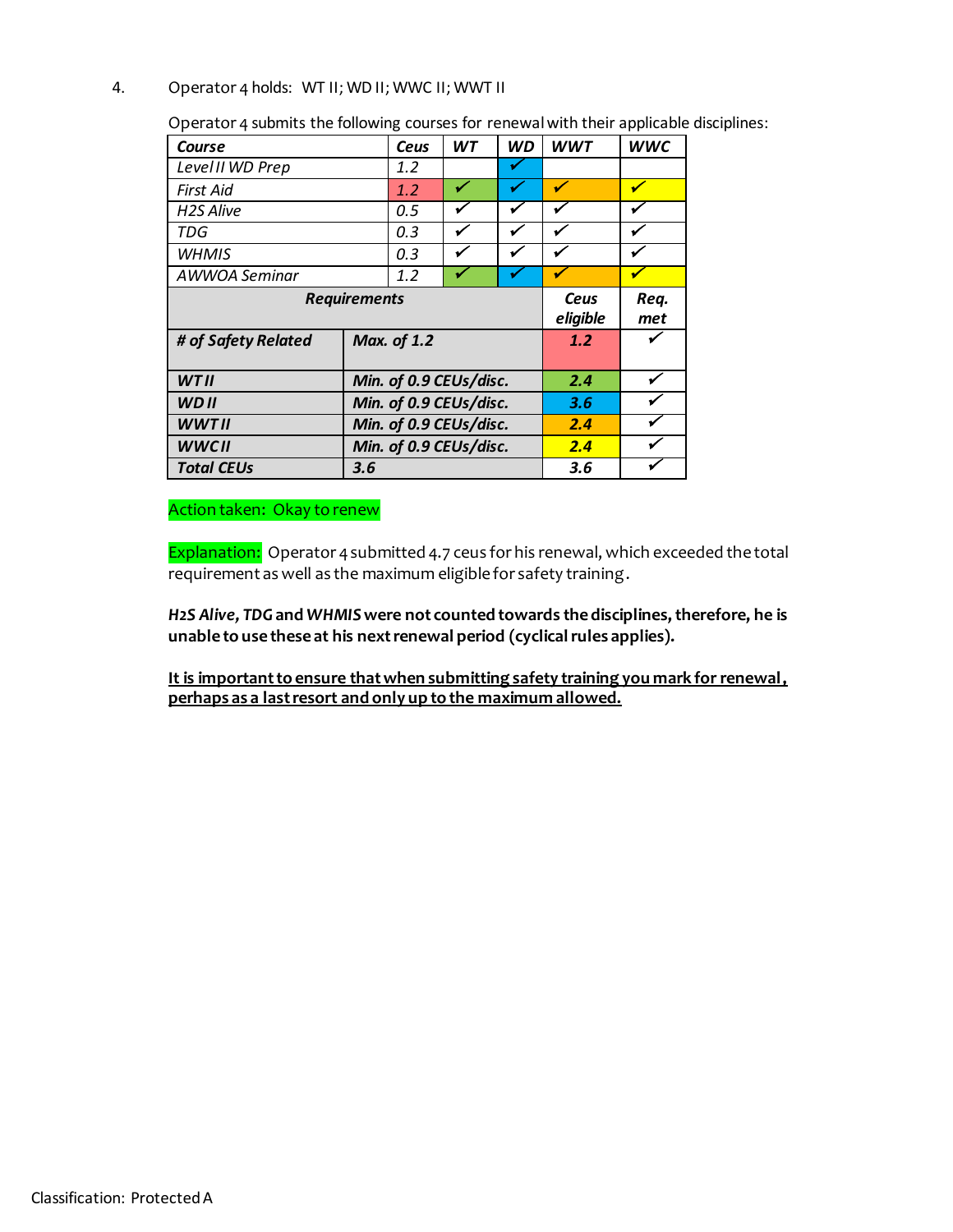#### 5. Operator 5 holds: WD III; WWC III

Operator 5 submits the following courses for renewalwith their applicable disciplines:

| Course                          |                        | Ceus             | <b>WT</b> | <b>WD</b> | <b>WWT</b>       | <b>WWC</b>  |
|---------------------------------|------------------------|------------------|-----------|-----------|------------------|-------------|
| <b>Cross Control Specialist</b> |                        | 3.0              |           |           |                  |             |
| First Aid                       |                        | 1.2              | ✔         | ✔         |                  |             |
| <b>Coaching for Operators</b>   |                        | 0.6              |           |           |                  |             |
| <b>Confined Space</b>           |                        | 0.6              |           |           |                  |             |
| <b>Construction Inspections</b> |                        | 0.6              |           |           |                  |             |
| AWWOA Seminar                   |                        | 1.2              |           |           |                  |             |
| <b>Dissolved Air Floatation</b> | 1.2                    |                  |           |           |                  |             |
| <b>Requirements</b>             |                        |                  |           |           | Ceus<br>eligible | Req.<br>met |
| # of Safety Related             |                        | Max. of 2.4 CEUs |           | 1.8       |                  |             |
| <b>WDIII</b>                    | Min. of 3.6 CEUs/disc. |                  |           | 7.2       |                  |             |
| <b>WWCIII</b>                   | Min. of 3.6 CEUs/disc. |                  |           | 4.2       |                  |             |
| <b>Total CEUs</b>               | 7.2                    |                  |           |           | 8.4              |             |

# Action taken: Okay to renew

Explanation: Operator 5 submitted 8.4 ceus for his renewal, which exceeds the total requirement as well as the maximum eligible for safety training.

*Dissolved Air Floatation* is in this example a non-discipline specific course.

**It is important to ensure that when submitting safety training you mark for renewal, perhaps as a last resort and only up to the maximum allowed.**